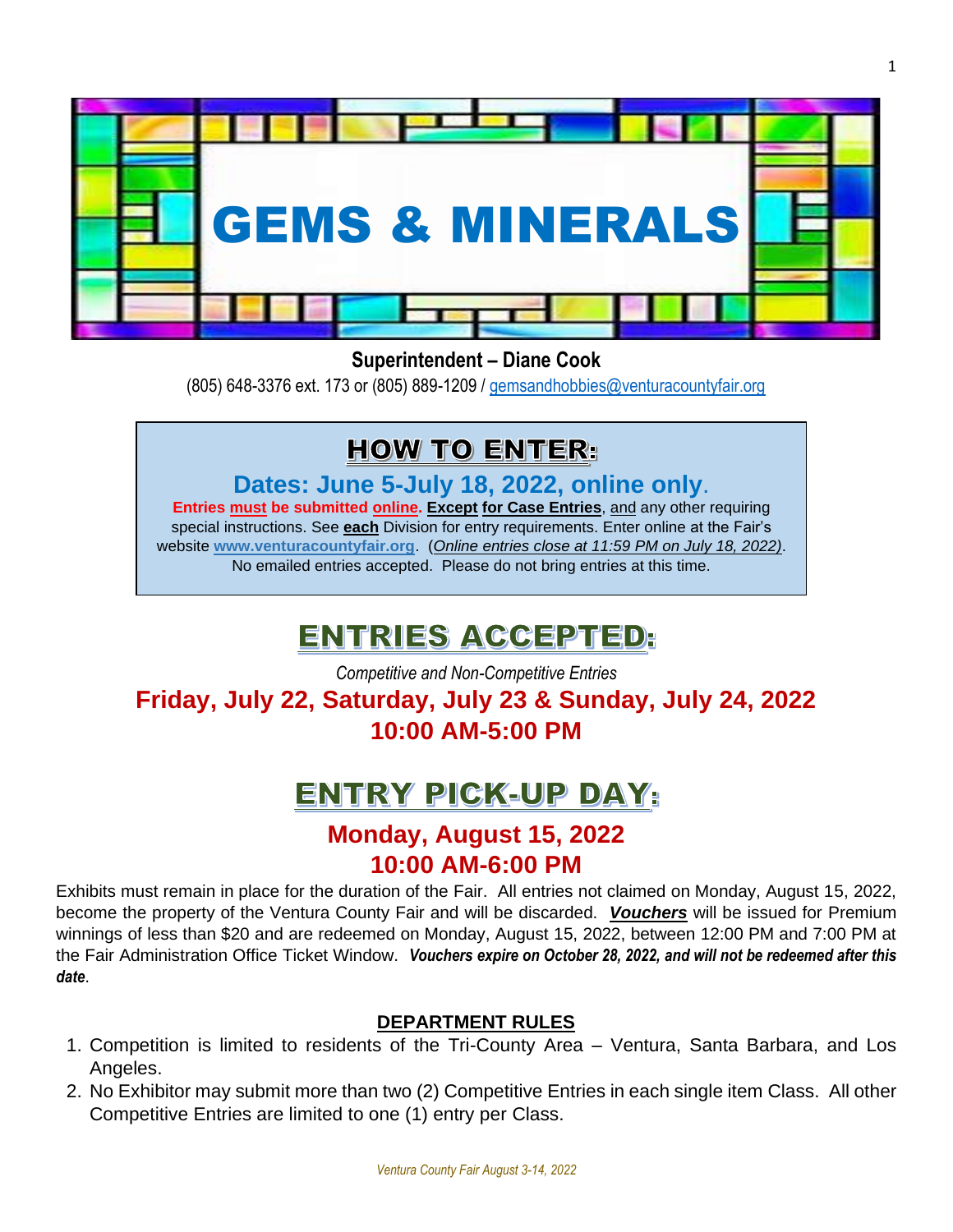- 3. No more than three (3) Display Cases may be exhibited by one person without prior approval by the Superintendent. Oversized (12"x 14" or larger) and overweight (40+ lbs.) cases must be discussed with the Superintendent. This includes both Competitive and Non-Competitive Cases.
- 4. Entries will be accepted in Classes for "All Others" only when the item represents a substantial difference from entries for which separate Classes are offered.
- 5. Exhibitor must own all entries in Competitive Displays. The Exhibitor (except in Division 409- Educational and Division 410-Miscellaneous), must do all the work.
- 6. All entries must have a label. Labels should be uniform in size, if possible. Labels will be judged for accuracy of information, correct spelling, and neatness and should include the following information:
	- a. Identification of Mineral and its location (where it came from).
	- b. Common name of Fossil (Clam, Trilobite, Ammonite, etc.). Genus and species of Fossil (for the common Trilobite: Elrathia Kingi). Genus and species are always underlined or italicized. If species is unknown, use **Elrathia** sp. If genus and species are both unknown use Genus Undetermined but note that points will be deducted if the Judge can determine the Genus. Locality (where specimen came from). Age or epoch of geological sequence.
	- c. Identification of Gem Materials in all Lapidary and Jewelry entries. Lapidary and Jewelry entries do not require specifying location (where it came from).
- 7. Exhibitor's name should not appear on label and must not show until after judging, unless specified in individual Division and/or Class Rules.
- 8. All entries must be labeled as to whether they are Competitive or Non-Competitive on the entry card. Non-Competitive entries should be indicated in the Display Case.
- 9. First Prize winning entries may not be re-entered in Competition at the next succeeding Fair, however these entries may be accepted as a Non-Competitive exhibit.
- 10. Professional categories refer to any person who holds a resale tax number, wholesale license or operates a sales outlet, sells consistently over the internet, craft fair, home parties, etc. or receives compensation for teaching or instructing in said Division.
- 11. Unless otherwise specified, a case in any Class must contain at least 5 items.
- 12. Two or more entries must compete against each other for designated premiums. If there is only one entry competing in a Class, a point system, as indicated below, will be used to award the designated premium.
- 13. *Fair cases and spaces for personal cases are limited*. Please call for reservation of space or case between **June 5 and June 12, 2022,** to Diane Cook at **(805) 889-1209** between the hours **of 9:00 AM and 7:00 PM**. No one is guaranteed a space or case without confirmation from the Superintendent.

# **POINT SYSTEM**

(See rule #12)

| 1 <sup>st</sup> Place |                                    | Blue Ribbon 86-100 points | 2 <sup>nd</sup> Place Red Ribbon | 71-85 points                                      |
|-----------------------|------------------------------------|---------------------------|----------------------------------|---------------------------------------------------|
|                       | 3rd Place White Ribbon 55-70 point |                           |                                  | 4 <sup>th</sup> Place Pink Ribbon below 55 points |

# **SPECIAL AWARDS**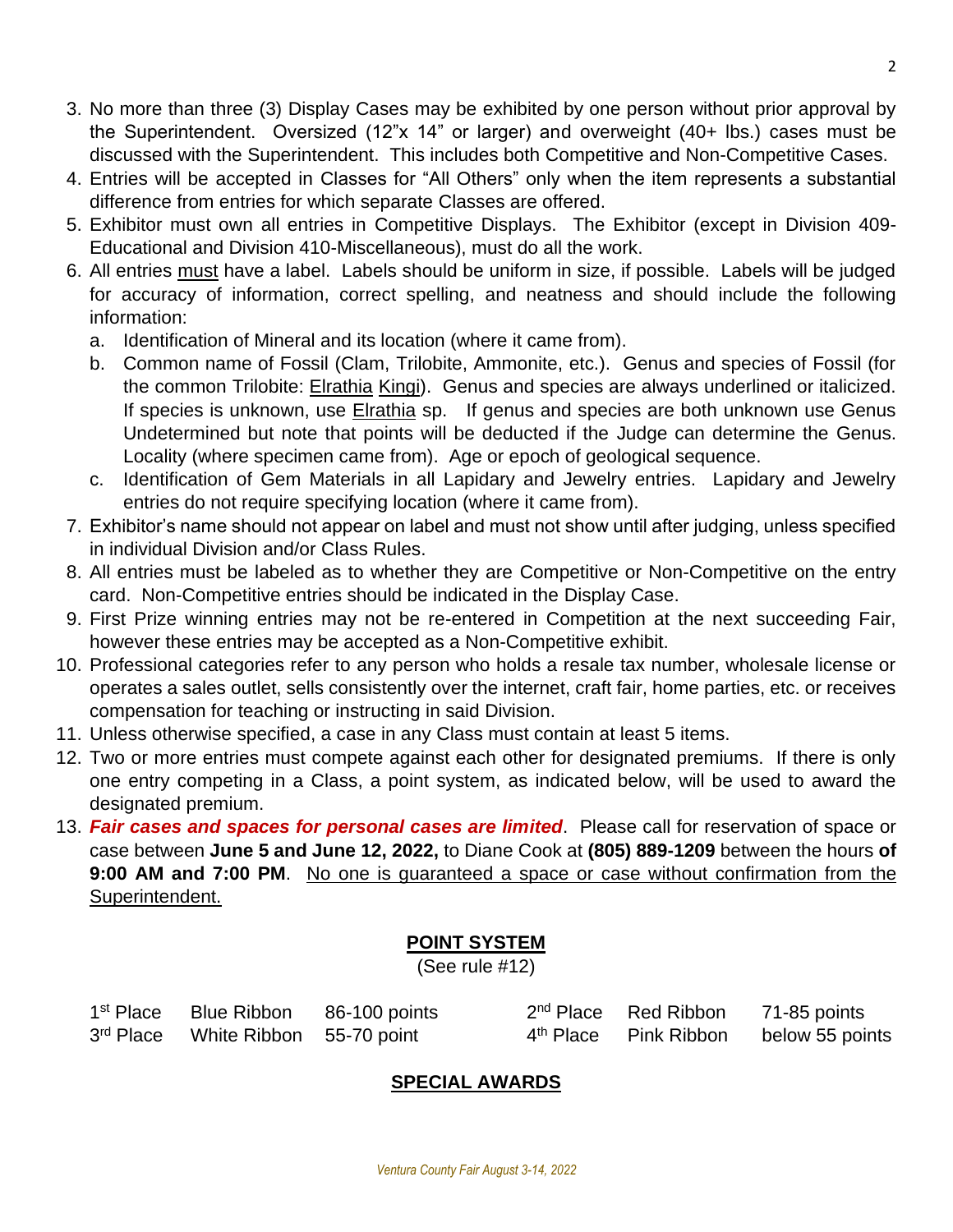Special Awards are selected by Judges, Department Chairman and/or Committee, except Directors' Choice, which is selected by members of the Ventura County Fair Board of Directors. Plaque for Directors' Choice.

#### **AMATEUR**

Plaque to Best Mineral Case, Plaque to Best Single Item, Mineral (Division 401) Plaque to Best Fossil Case, Plaque to Best Single Item, Fossil (Division 402) Plaque to Best Gem Cutting Case, Plaque to Best Single Item, Gem Cutting (Division 403) Plaque to Best Bead Case, Plaque to Best Single Item, Bead Entry (Division 407) Plaque to Best Jewelry Case, Plaque to Best Single Item, Jewelry Piece (Division 406 & 408) Plaque to Best Education Case (Division 409) Plaque to Best Club Case (Division 411 & 412)

#### **PROFESSIONAL**

Rosette to Best Case Entry, Rosette to Best Single Item Entry (Division 405)

#### **NOVICE**

Plaque to Best Entry (Division 415)

# **YOUTH**

Plaque to Best Entry (Division 416) *Rosette will be awarded to the Best Physically Challenged Entry (Division 414)*

**CRITERIA FOR JUDGING**

|                              | <u>CRITERIA FOR JUDGING</u> |     |     |     |     |
|------------------------------|-----------------------------|-----|-----|-----|-----|
| <b>Category</b>              | A                           | В   | С   | D   | Е   |
| <b>Quality of Material</b>   | 70%                         | 60% | 70% | 50% | 30% |
| Variety of Material          |                             | 10% |     | 20% |     |
| Showmanship                  | 15%                         | 15% | 15% | 15% | 10% |
| Labeling                     | 15%                         | 15% | 15% | 15% | 5%  |
| Workmanship                  |                             |     |     |     | 55% |
| <b>Category</b>              | F                           | G   | H   |     | J   |
| <b>Quality of Material</b>   | 10%                         | 20% | 20% | 20% | 20% |
| Variety of Material          | 10%                         | 5%  | 10% |     | 15% |
| Showmanship                  | 10%                         | 10% | 10% | 10% | 10% |
| Labeling                     | 5%                          | 5%  | 5%  | 5%  | 5%  |
| Workmanship                  | 55%                         | 50% | 55% | 55% | 50% |
| Variety of Work              | 10%                         |     |     |     |     |
| <b>Originality of Design</b> |                             | 10% |     | 10% |     |
| <b>Category</b>              | K                           |     | M   | N   | O   |
| <b>Quality of Material</b>   | 15%                         |     | 10% | 25% | 10% |
| Variety of Material          | 15%                         |     | 10% |     | 10% |
| Showmanship                  | 25%                         | 25% | 15% | 10% | 15% |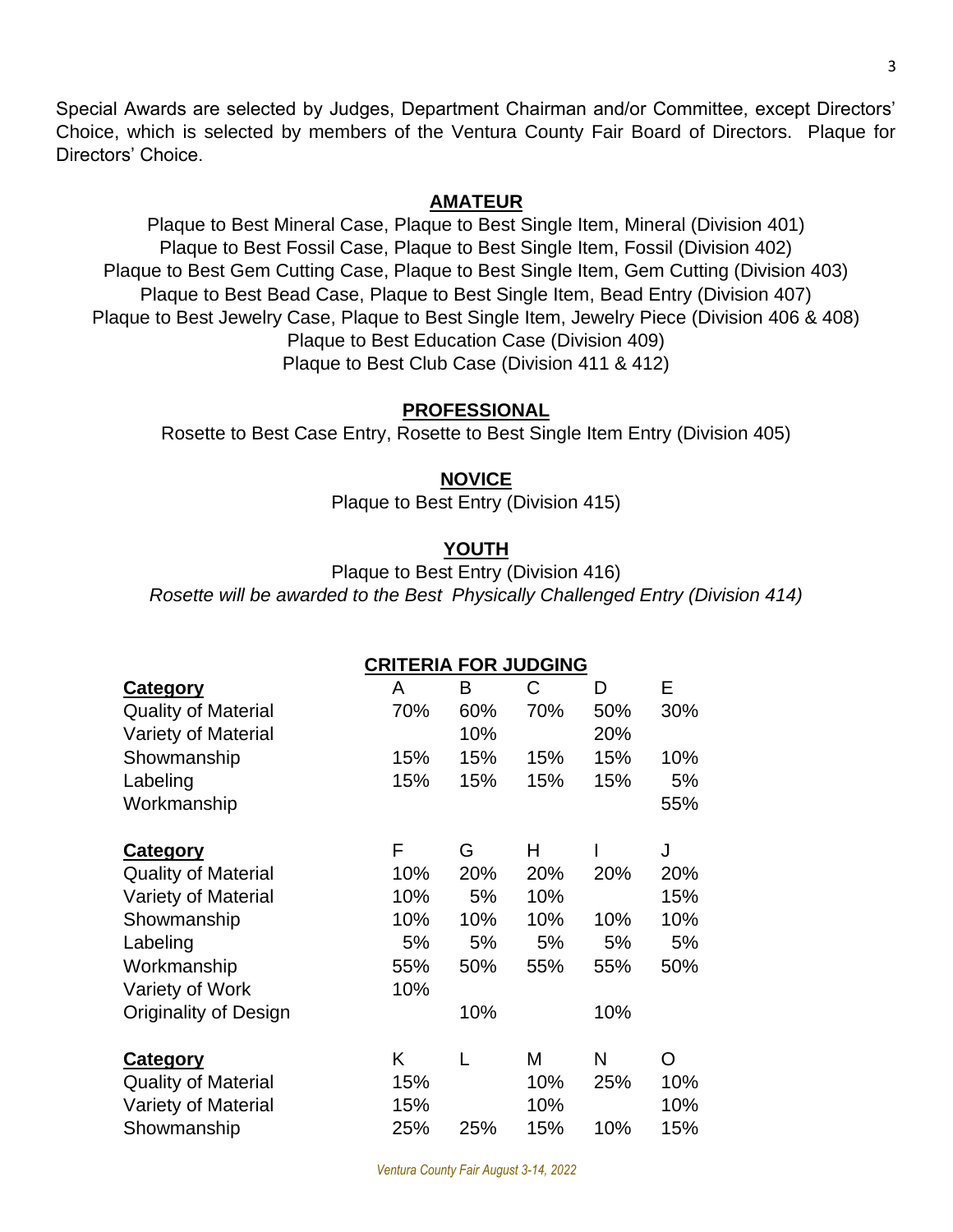| Labeling                     | 5%  | 15% | 5%  | 5%  | 5%  |
|------------------------------|-----|-----|-----|-----|-----|
| Workmanship                  | 40% |     | 40% | 45% | 40% |
| Variety of Work              |     |     | 10% | 15% |     |
| <b>Originality of Design</b> |     |     | 10% |     | 10% |
| <b>Educational Value</b>     |     | 60% |     |     |     |
| Variety of technique         |     |     |     |     | 10% |

**Note:** The letter following each Class description indicates which of the categories listed above shall be used for judging that particular Class. The designation "Special Criteria" shows scoring for categories may change within that Class, depending upon the nature of the exhibit.

#### **Premiums Offered per Class – Cases**

| 1st  | 2nd  | 3rd  |
|------|------|------|
| \$15 | \$13 | \$11 |

#### **Premiums Offered per Class – Single Items**

| 1st | 2nd | 3rd |
|-----|-----|-----|
| \$9 | \$8 | \$7 |

#### **DIVISION 401 – MINERALS**

- 1. Mineral or Crystal Cluster, Single Specimen, any size larger than 5 inches (A)
- 2. Mineral or Crystal Cluster, Single Specimen, larger than 1 inch up to 5 inches (A)
- 3. Case, Mineral and/or Crystals, any size, 10 to 25 specimens (B)
- 4. Mineral or Crystal Cluster, Single Specimen, thumbnail size (*fits inside a 1-inch cube*) (A)
- 5. Case, Minerals or Crystals, thumbnail (*1-inch size that can fit into a 1-inch cube*), 25-35 specimens (B)
- 6. Single Crystal, Single Specimen, any size larger than 1 inch (A)
- 7. Single Crystal, Single Specimen, thumbnail size (*fits inside 1-inch cube*) (A)
- 8. Self-Collected Mineral or Crystal Cluster, Single Specimen, any size larger than 5 inches (A)
- 9. Self-Collected Mineral or Crystal Cluster, Single Specimen, any size larger than 1 inch up to 5 inches (A)
- 10. Self-Collected Mineral or Crystal Cluster, Single Specimen, thumbnail size (*fits inside a 1-inch cube*) (A)
- 11. Case, Self-Collected Mineral, any size, 10 to 25 specimens (B)
- 12. Case, Fluorescent Mineral, 10 or more specimens (B)
- 13. Nodule or Geode, Single Piece, unpolished (A)
- 14. Case, Nodules or Geodes, minimum 5 pieces, unpolished (B)
- 15. Case, Mineral case, or of a kind Mineral, 10 or more specimens (B)
- 16. Case, Mixed, must consist of Mineral specimens, Lapidary and/or Jewelry in about equal proportions, minimum 15 pieces (*Special Criteria*)
- 17. Meteorites and/or Tektites, Single Specimen, any size larger than 5 inches (A)
- 18. Meteorites and/or Tektites, Single Specimen, larger than 1 inch and up to 5 inches (A)
- 19. Meteorites and Tektites, Single Specimen, thumbnail size (*fits inside a 1-inch cube*) (A)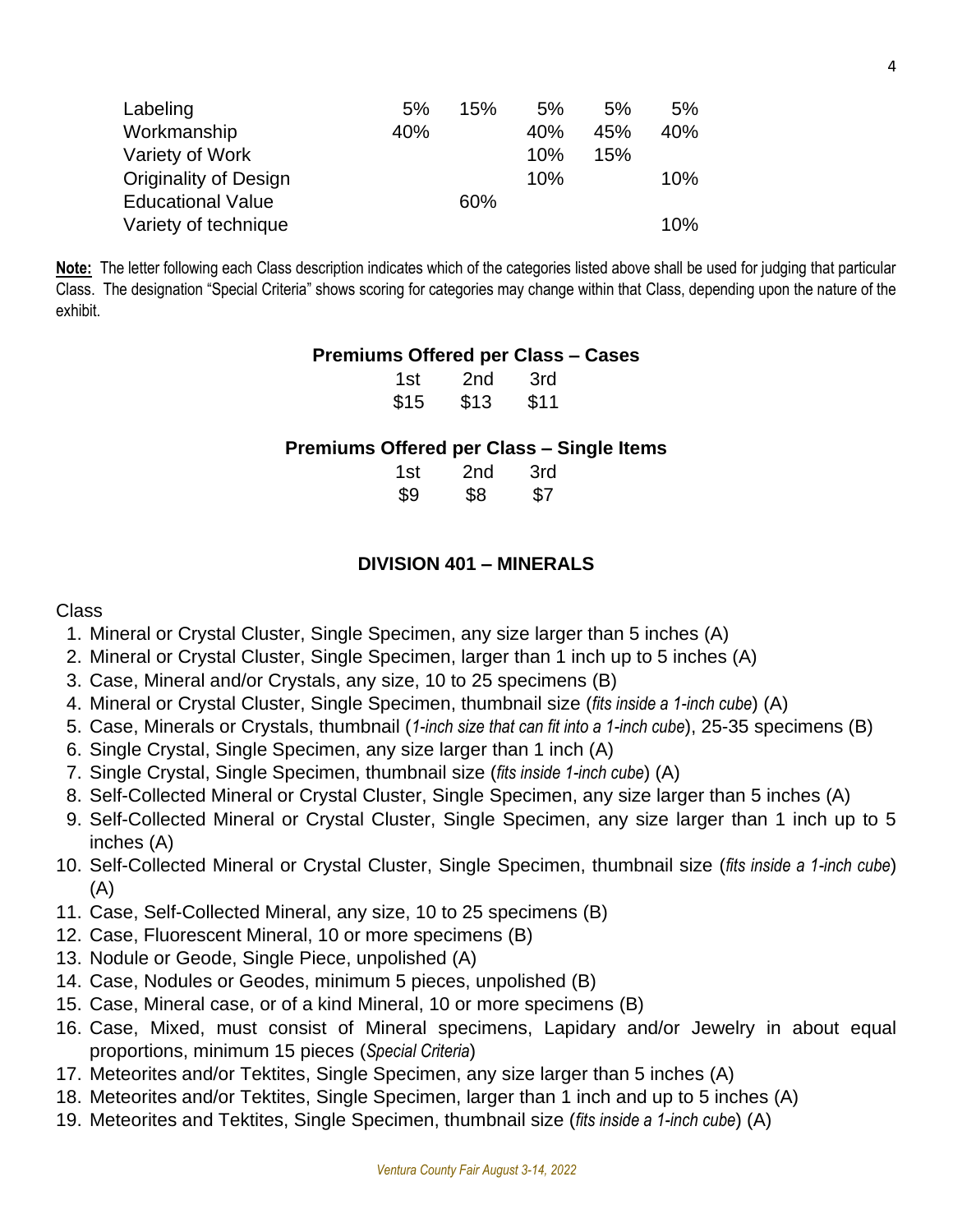- 20. Case, Meteorites and/or Tektites, any size, 10 to 25 specimens (B)
- 21. Case, Mixed Minerals, Lapidary, Carvings, etc. (B)
- 22. Single Item, All Other
- 23. Case, All Other

#### **DIVISION 402 – FOSSILS**

**Note:** For thumbnails, the entire specimen (including matrix) must fit within the space of a 1-inch cube.

#### Class

- 1. Animal, Invertebrate, Single Specimen, any size larger than 1 inch (C)
- 2. Animal, Invertebrate, Single Specimen, thumbnail size (C)
- 3. Case, Animal, Invertebrate, 10 to 25 specimens (D)
- 4. Animal, Vertebrate, Single Specimen, any size larger than 1 inch (C)
- 5. Animal, Vertebrate, Single Specimen, thumbnail size (C)
- 6. Case, Animal, Vertebrate, 10 to 25 specimens (D)
- 7. Case, Animal, Mixed Vertebrate/Invertebrate, 10 to 25 specimens (D)
- 8. Plant, Single Specimen, any size larger than 1 inch (C)
- 9. Plant, Single Specimen, thumbnail size (C)
- 10. Case, Plant and Animal, 10 to 25 specimens (D)
- 11. Case, Plants Only, 10 to 25 specimens (D)
- 12. Self-Collected Fossil, any type, Single Specimen, any size larger than 1 inch (C)
- 13. Self-collected Fossil, any type, Single Specimen, thumbnail size (C)
- 14. Case, Self-Collected Fossils, any type, or size, 10 to 25 specimens (D)
- 15. Petrified Wood, Single Piece, natural shape (no cuts), unpolished (C)
- 16. Case, Petrified Wood, unpolished Specimens, natural shape (no cuts), no less than 5 pieces (D)
- 17. Trace Fossil, Single Specimen, any size (C) Not a direct remain of a plant or animal but indirect evidence left behind of its passing. (i.e. Footprint Cast, a Coprolite-Fossilized Dung, Stromatolites, etc.)
- 18. Single Item, All Other
- 19. Case, All Other

# **DIVISION 403 – GEM CUTTING (MADE BY EXHIBITOR), UNMOUNTED**

- 1. Cabochon, single piece, unmounted, 2 inches or smaller (E)
- 2. Case, Cabochons, 10 to 25 pieces, unmounted, majority 2 inches or smaller (F)
- 3. Cabochon, single piece, unmounted, larger than 2 inches (E)
- 4. Cabochon, single piece, unmounted, self-collected (E)
- 5. Case, Cabochons, 10 to 25 pieces, unmounted, majority larger than 2 inches (F)
- 6. Case, Cabochons, 10 to 25 pieces, unmounted, self-collected (F)
- 7. Cabochon, free form, single piece, unmounted, 2 inches or smaller (E)
- 8. Case, Cabochons, free form, 10 to 25 pieces, majority 2 inches or smaller (F)
- 9. Cabochon, free form, single piece, unmounted, larger than 2 inches (E)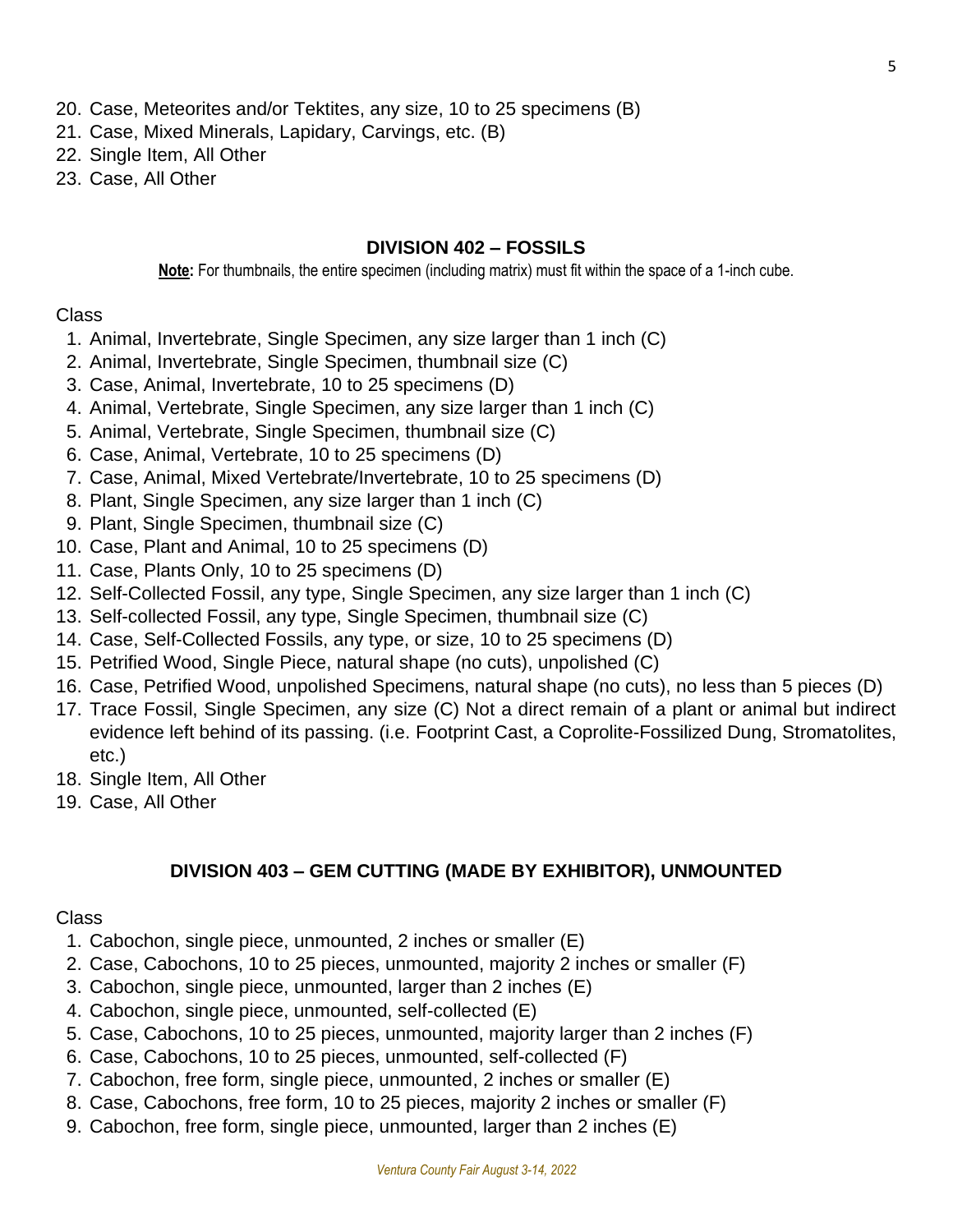- 10. Case, Cabochons, free form, 10 to 25 pieces, unmounted, majority larger than 2 inches (F)
- 11. Case, Cabochons, all one material (need not to be same location), 10 to 25 pieces, unmounted, 2 inches or smaller (E)
- 12. Case, Cabochons, all one material (need not to be same location), 10 to 25 pieces, unmounted, majority larger than 2 inches (F)
- 13. Faceted Stone, single piece, unmounted (E)
- 14. Case, Faceted Stones, 10 to 25 pieces, unmounted (F)
- 15. Doublet or Triplet, single piece, unmounted (E)
- 16. Case, Doublet or Triplet, 10 to 25 pieces, unmounted (F)
- 17. Single Item, All Other (Cameo, Intarsia Cabs, Beads, etc.)
- 18. Case, All Other, 10 to 25 pieces.

# **DIVISION 404 – NOVELTIES (MADE BY EXHIBITOR)**

# Class

- 1. Sphere, single piece (E)
- 2. Case, Spheres, 5 to 15 pieces (H)
- 3. Polished flat, single piece (one side polished, not counting base) (E)
- 4. Contour Polishing (all surfaces polished) (eggs, free form, pyramids, etc.) (E)
- 5. Case, mixed (flats, unmounted cabs, spheres, etc.), 10 to 25 pieces (F)
- 6. Case, all one material, mixed (flats, unmounted cabs, spheres, etc.), 10 to 25 pieces (E)
- 7. Petrified Wood or limb cast, polished, single item (E)
- 8. Case, Petrified Wood or limb cast, polished, 5 to 25 pieces (H)
- 9. Nodule or Geode, single piece, or matched pair, polished (E)
- 10. Case, Nodules or Geodes, polished, 5 to 15 pieces (H)
- 11. Carving, single item (I)
- 12. Case, Carvings, 5 to 25 pieces (G)
- 13. Knapping, single item (E)
- 14. Case, Knapping, 5 to 15 pieces (H)
- 15. Scrimshaw, single item (I)
- 16. Intarsia or Inlay other than Jewelry, single item (I)
- 17. Decorative Lapidary item (lamp, gem tree, bookends, box, clock, picture, etc.) (E)
- 18. Metalwork, other than Jewelry, single item (I)
- 19. Case, Metalwork, other than Jewelry, 5 to 15 pieces (G)
- 20. Single Item, other than Jewelry, using Beads (I)
- 21. Single Item, All Other
- 22. Case, All Other

# **DIVISION 405 – PROFESSIONAL (MADE BY EXHIBITOR)**

(*Pair of earrings or cufflinks counts as a single piece, not a set*)

# **Class**

1. Jewelry, single item, handmade mounting (I)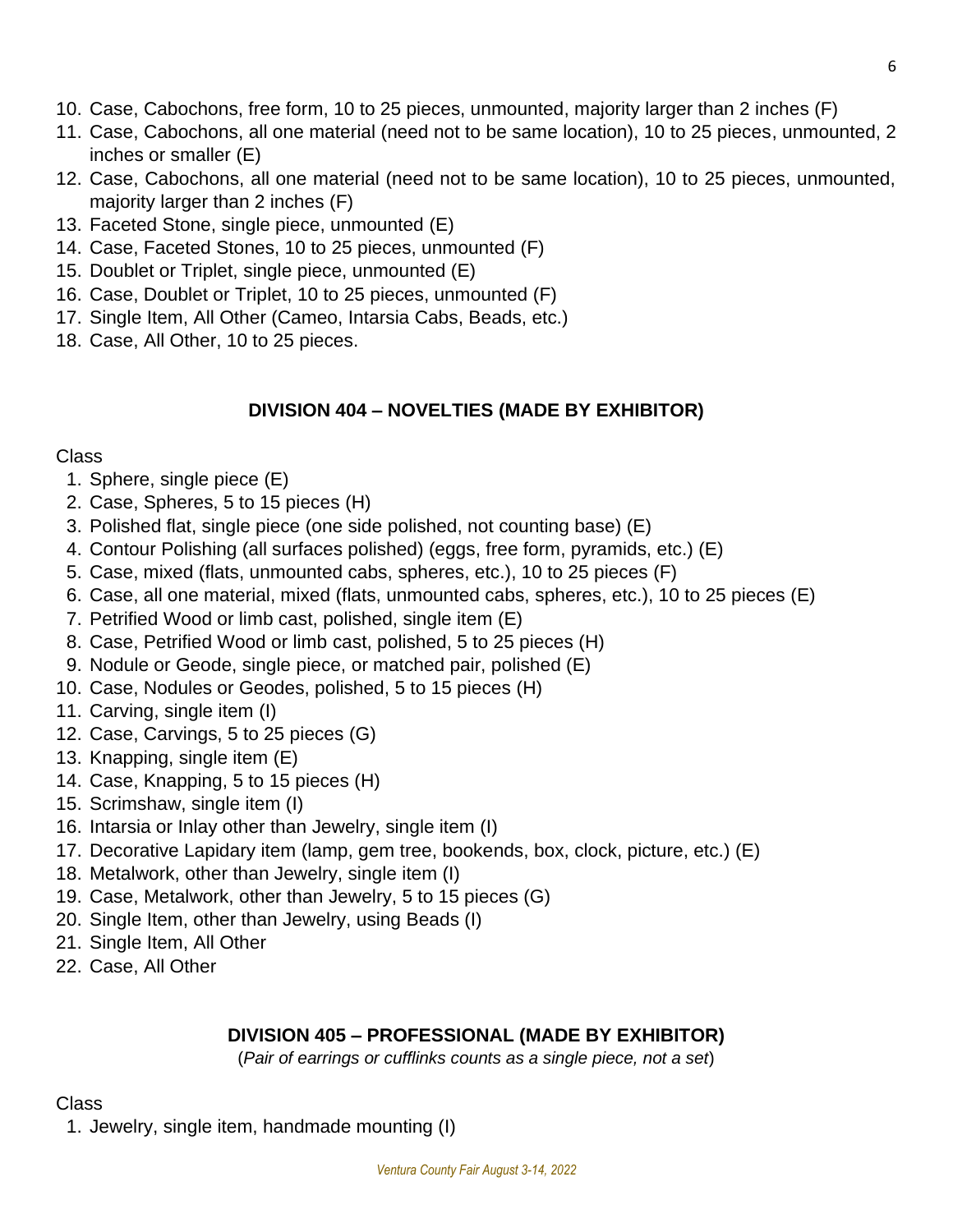- 2. Jewelry set, handmade mounting. Limit 1 set consisting of no more than 6 pieces (I)
- 3. Case, Jewelry, handmade mounting (M)
- 4. Novelty Jewelry set, handmade mounting. Limit 1 set consisting of no more than 6 pieces (I)
- 5. Novelty Jewelry Case, handmade mounting (I)
- 6. Novelties, single item (I)
- 7. Single Carving or Sculpture (I)
- 8. Single Item of Beads used as Jewelry. Natural or manmade materials, except plastic (J)
- 9. Single Set of Beads used as Jewelry, consisting of no more than 6 pieces (J)
- 10. Single Item, other than Jewelry, made with Seed Beads, Glass Crystal, or other manmade materials, except plastic (J)
- 11. Case, miscellaneous Jewelry using Beads (J)
- 12. Case, miscellaneous Jewelry using Beads other than Seed Beads (K)
- 13. Wire Wrap without Stones, single piece (J)
- 14. Wire Wrap with Cabochon or Faceted Stone, single piece (J)
- 15. Wire Wrap, set. Limit 1 set of no more than 6 pieces (J)
- 16. Case, Metal Clay (I)
- 17. Inlay, Intarsia or Enamel Work, single piece (I)
- 18. Case, Inlay, Intarsia or Enamel Work (I)
- 19. Single Item, All Other
- 20. Case, All Other

# **DIVISION 406 – JEWELRY (MADE BY EXHIBITOR)**

(*Pair of earrings or cufflinks counts as a single piece, not a set*)

- 1. Single Piece without Stones, handmade (I)
- 2. Sets without Stones, handmade (I)
- 3. Single piece with Cabochon, handmade mounting, constructed (I)
- 4. Sets with Cabochon, handmade mountings, constructed (I)
- 5. Single Piece with Natural Stone (unpolished Stone, Fossil, Raw Crystal, etc.) handmade mounting, constructed (I)
- 6. Single Piece with Cabochon, handmade mounting cast (I)
- 7. Sets with Cabochon, handmade mounting, cast (I)
- 8. Single Piece with Faceted or Polished Stone, handmade mounting, constructed (I)
- 9. Sets with Faceted Stones, handmade mountings, constructed (I)
- 10. Single Piece with Faceted or Polished Stone, handmade mounting, cast (I)
- 11. Sets with Faceted Stones, handmade mountings, cast (I)
- 12. Case, handmade mountings (M)
- 13. Case, handmade mountings with at least 3 techniques (O)
- 14. Single Piece with Faceted or Polished Stone, commercial mounting (E)
- 15. Sets with Faceted or Polished Stones, commercial mountings. Limit 1 set consisting of no more than 6 pieces (E)
- 16. Single Piece with Cabochon, commercial mounting (E)
- 17. Sets with Cabochon, commercial mountings. Limit 1 set consisting of no more than 6 pieces (E)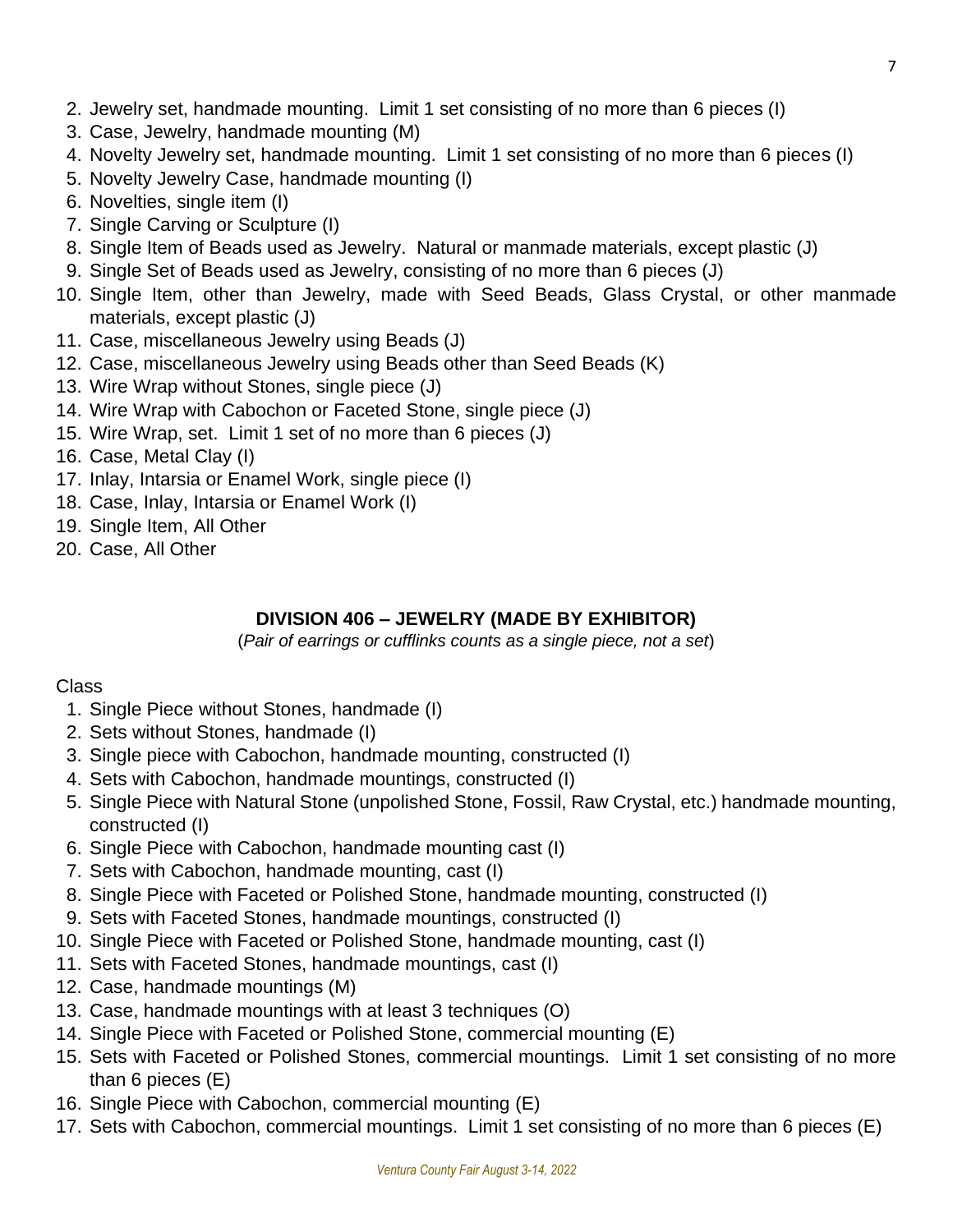- 18. Case, Jewelry, commercial mountings (E)
- 19. Single Item, handmade Chain (I)
- 20. Single Item, handmade Chain with Pendant or similar accessory (I)
- 21. Case, handmade Chains (J)
- 22. Single Item, All Other
- 23. Case, All Other

#### **DIVISION 407 – BEADS (MADE BY EXHIBITOR)**

*(Enter Beading on Fabric in the Home Arts Department)* (*Pair of earrings or cufflinks counts as a single piece, not a set*)

#### Class

- 1. Single Item of Beads used as Jewelry, using any combination of natural material (J)
- 2. Set of Beads used as Jewelry, using any combination of natural material. Limit 1 set consisting of no more than 6 pieces (J)
- 3. Case, Miscellaneous Jewelry, no Seed Beads, 5 to 15 pieces (K)
- 4. Bead Weaving, Single Item of Beads used as Jewelry made primarily of Seed Beads, Glass Crystal, or other manmade materials, except plastic (J)
- 5. Bead Weaving, Single set of Beads used as Jewelry made primarily with Seed Beads, Glass Crystal, or other manmade materials, except plastic. Set contains no more than 6 pieces (J)
- 6. Case, Bead-Weaving Jewelry, using Seed Beads, 5 to 15 pieces (K)
- 7. Single Item using Bead Weaving technique, used as Jewelry. (Primarily other than Seed Beads) (J)
- 8. Set using Bead Weaving technique, used as Jewelry. Limit 1 set consisting of no more than 6 pieces. (Primarily other than Seed Beads) (J)
- 9. Case, Jewelry, Miscellaneous Items using Bead Weaving technique, 5 to 15 pieces. (Primarily other than Seed Beads) (K)
- 10. Single Item of Beads, Crocheted or Knitted (J)
- 11. Single Item, any Natural Stone Beads with Pendant, handmade by Exhibitor (J)
- 12. Single Item of Beads used as Jewelry, using any combination of manmade materials (K)
- 13. Set of Beads used as Jewelry, using any combination of manmade materials. Limit 1 set consisting of no more than 6 pieces (J)
- 14. Single Item of Beads used as Jewelry, using any combination of Beads (i.e., Natural Stone, Glass, Metal, manmade, etc. (K)
- 15. Set of Beads used as Jewelry, using any combination of Beads (i.e., Natural Stone, Glass, Metal, manmade, etc.). Limit 1 set consisting of no more than 6 pieces (J)
- 16. Single Item, All Other
- 17. Case, All Other

#### **DIVISION 408 – NOVELTY JEWELRY (MADE BY EXHIBITOR)**

(*Pair of earrings or cufflinks counts as a single piece, not a set*)

- 1. Single Item of Beads used as Jewelry, using Manmade Beads made by Exhibitor (J)
- 2. Case, using Handmade Beads made by Exhibitor, 5 to 15 pieces (E)
- 3. Wire Wrap without Stones, single piece (J)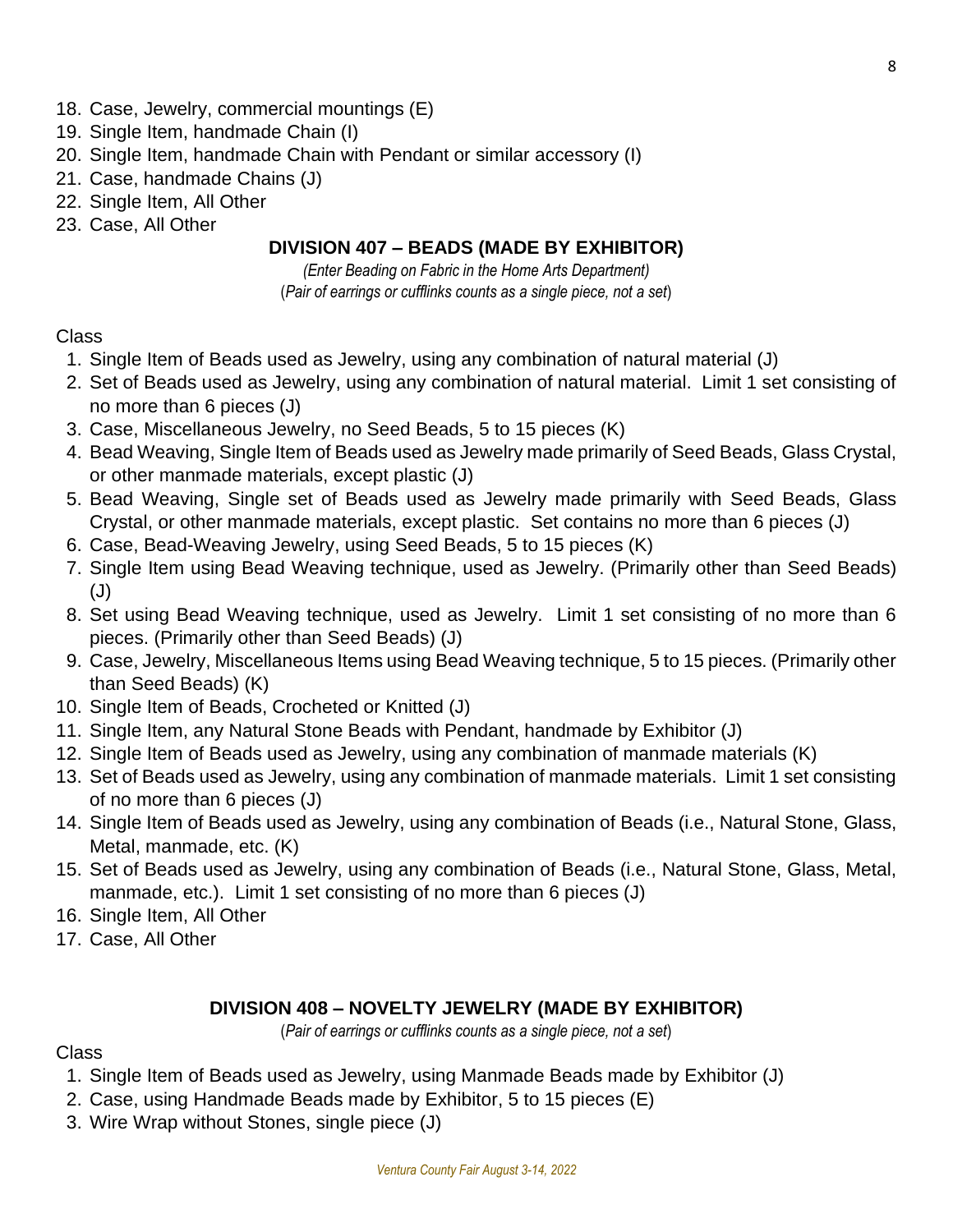- 4. Wire Wrap with Cabochon or Faceted Stone, single piece (J)
- 5. Wire Wrap with Natural Stone, single piece (unpolished Stone, Fossil, Raw Crystal, etc.) (J)
- 6. Wire Wrap with Manmade Material, single piece (J)
- 7. Wire Wrap with Beads Only, single piece (J)
- 8. Wire Wrap Beads combined with any Natural Material, single piece (J)
- 9. Wire Wrap Chain Links, with or without Beads, single item (J)
- 10. Wire Wrap Chain Links, with or without Beads. Limit 1 set consisting of no more than 6 pieces (J)
- 11. Case, Wire Wrap, 5 to 15 pieces (J)
- 12. Metal Clay, Single Item without Stones, Handmade (I)
- 13. Metal Clay, Single Item with Stones, Handmade (I)
- 14. Metal Clay, Set without Stones. Limit 1 set consisting of no more than 6 pieces (I)
- 15. Metal Clay, Set with Stones. Limit 1 set consisting of no more than 6 pieces (I)
- 16. Case, Metal Clay Jewelry, 5 to 15 pieces (I)
- 17. Inlay, Intarsia or Enamel work, Single Piece (I)
- 18. Dichroic Glass, Single Item (I)
- 19. Dichroic Glass, Single Set. Limit 1 set consisting of no more than 6 pieces (I)
- 20. Case, Dichroic Glass Jewelry, 5 to 15 pieces (I)
- 21. Single Piece, All Other (*Special Criteria*)
- 22. Case, All Other (*Special Criteria*)

#### **DIVISION 409 – EDUCATIONAL**

#### Class

- 1. Education Case, any type relating to the Gem, Mineral and/or Earth Science hobby (L)
- 2. Educational Case, "How to", Teaching (L)
- 3. Educational Exhibit, Single Item, any type relating to the Gem, Mineral and/or Earth Science hobby (L)
- 4. Educational Exhibit, Single Item, "How to", Teaching (L)

# **DIVISION 410 – MISCELLANEOUS**

- 1. Single Item, Natural or Unpolished
- 2. Case, collection, Natural or Unpolished
- 3. Single Item, Polished (not polished by Exhibitor)
- 4. Case, Collection, Polished (not polished by Exhibitor)
- 5. Single Item, Jewelry, Beaded, Metalwork, etc. (not made by Exhibitor)
- 6. Case, Collection, Jewelry, Beaded, Metalwork, etc. (not made by Exhibitor)
- 7. Case, Carvings (not made by Exhibitor)
- 8. Single Item, All Other
- 9. Case, All Other
- 10. Case, Fair Theme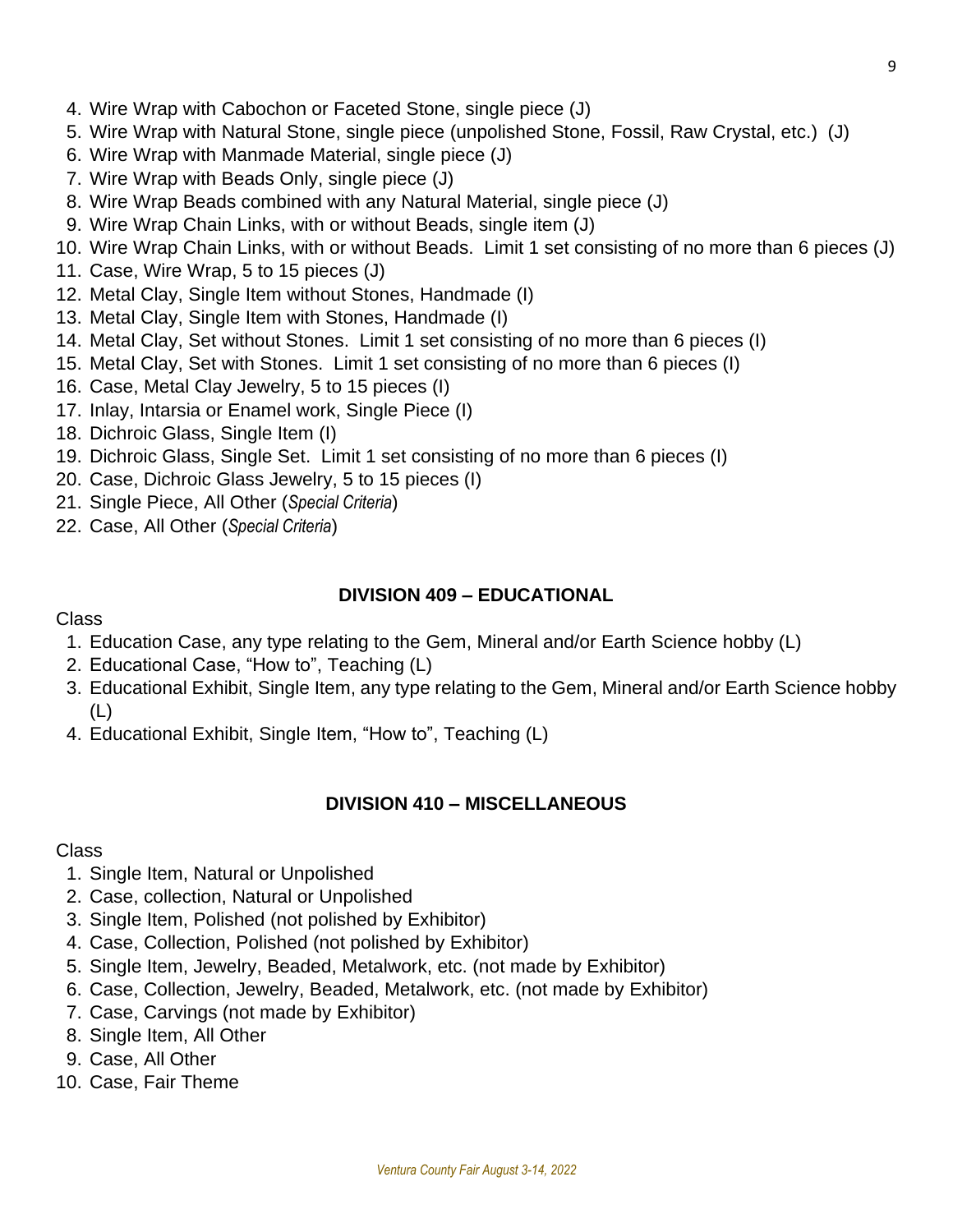# **DIVISION 411 – SOCIETY EXHIBIT CASE**

*(All materials and/or workmanship shall be that of the Club from 5 or more members)*

#### Class

1. Gem & Mineral Clubs (Special Criteria) – Names of at least 5 members, no Club or Society Names may be visible in case.

#### **DIVISION 412 – PUBLICITY CASE**

#### **Criteria:** What's in the case that would make me want to join the Club?

#### Class

1. Should include scheduled activities, Club related items and other information regarding your Club you wish to publicize. Name of Club must appear in the case.

#### **DIVISION 413 – MIXED MATERIALS**

#### Class

- 1. Case, Polished or Unpolished Material of Any Type. May include mounted and/or unmounted items (N)
- 2. Case, Mixed, Minerals and Fossils (polished and/or unpolished)
- 3. Case, Self-Collected, Mixed, Minerals and Fossils
- 4. Case, Collection, Mixed Exhibits, which by their nature cannot be displayed adequately in other Classes

# **DIVISION 414 – PHYSICALLY CHALLENGED**

#### Class

1. Single Item 2. Case, minimum of 10 items

# OPEN YOUTH DIVISIONS

# **AWARDS**

All awards are selected by the highest score. Ribbons are awarded  $1<sup>st</sup>$  through  $4<sup>th</sup>$  place. Best of Show plaque awarded in each age level.

# **RULES**

- 1. Check the Youth box on the entry form.
- 2. The signature of a parent or guardian is required on entry the form.
- 3. Youth Exhibitor is *required* to participate in entry set-up.
- 4. State and Local Rules apply to all entries.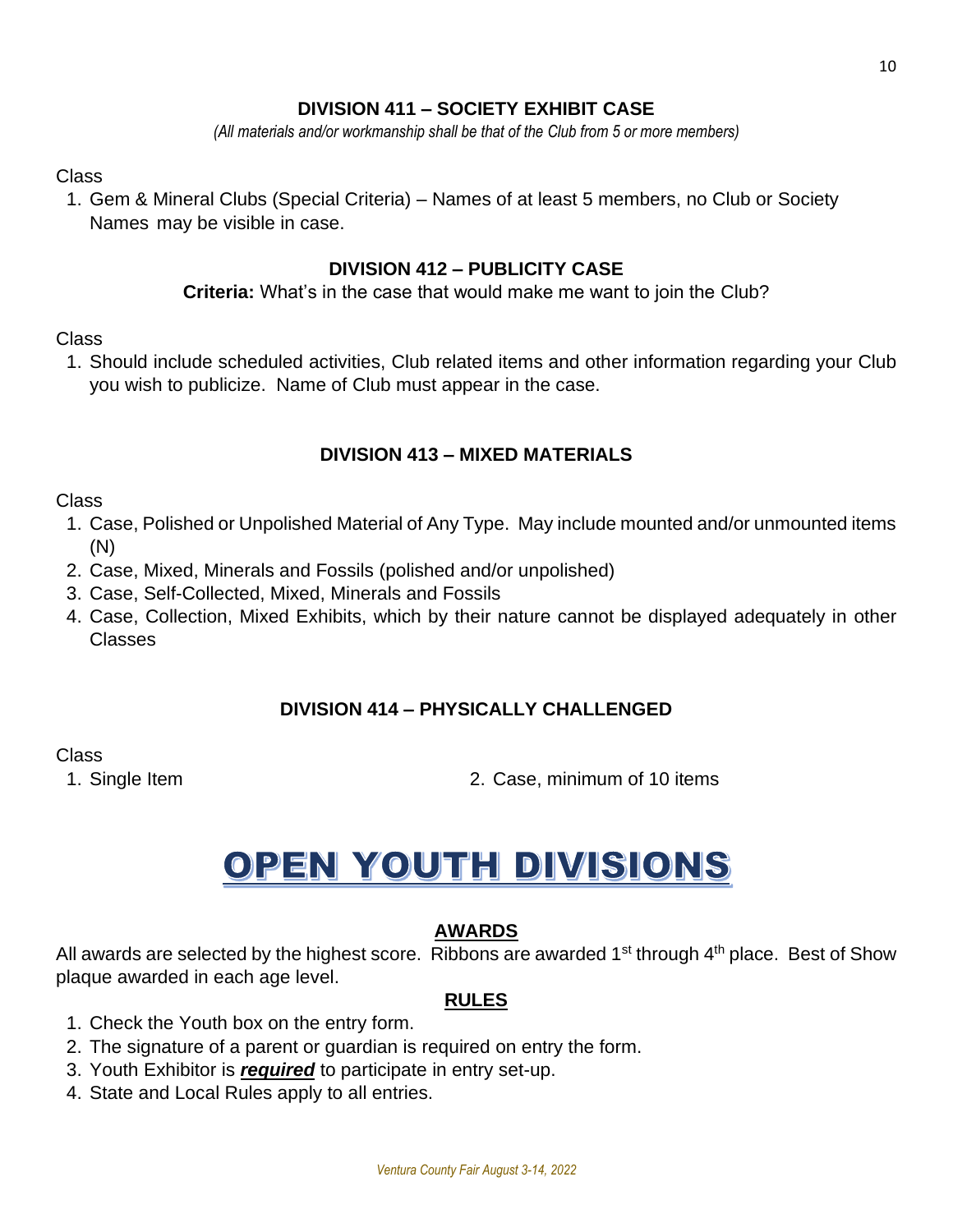- 5. Score criteria in corresponding Adult Classes shall be used. Please see adult Division Rules regarding labels and other requirements.
- 6. All Polished work in Classes 9-14 of Division 416 and Classes 9-12 in Division 415 must be done by the Exhibitor. Purchased polished material may be used in construction for Classes 15, 16 or 21 in Division 416 and Classes 13 & 14 in Division 415 or can be part of Collections in Classes 22 & 23 of Division 416 and Classes 17 & 18 of Division 415. Items in Classes 16-20 must be constructed by the Exhibitor in Division 416 and Classes 13-16 in Division 415.

# **DIVISION 415 – NOVICE**

(Pebble Pup Division) Novice Pebble Pup Division shall be designated 6 through 12 years of age at time of entry. *Youth Exhibitor is required to participate in entry set-up.*

# Class

- 1. Single Mineral, any size (A)
- 2. Case, Mineral Collections (B)
- 3. Single, Self-Collected Mineral, any size (A)
- 4. Case, Self-Collected Minerals, 5 or more, any size (B)
- 5. Single Fossil, any size (C)
- 6. Case, Fossil Collection (D)
- 7. Single, Self-Collected Fossil, any size (C)
- 8. Case, Self-Collected Fossils, 5 or more, any size (D)
- 9. Gem Cutting, Mounted, Single Item (E)
- 10. Case, Gem Cutting, Mounted, 5 or more pieces (F)
- 11. Gem Cutting, Unmounted, Single Item (E)
- 12. Case, Gem Cutting, Unmounted, 5 or more pieces (F)
- 13. Novelties, Single Item (I)
- 14. Case, Novelties, 5 or more pieces (I)
- 15. Bead Work, Single Item (I)
- 16. Case, Bead Work, 5 or more pieces (I)
- 17. Miscellaneous, Single Item (*Special Criteria*)
- 18. Case, Miscellaneous Collection (*Special Criteria*)
- 19. Case, Group Project, Gem, & Mineral hobby related (*Special Criteria*)
- 20. All Other

# **DIVISION 416 – YOUTH DIVISION**

Youth shall be designated 13 through 17 years of age at the time of entry. *Youth Exhibitor is required to participate in entry set-up*.

- 1. Single Mineral, any size (A)
- 2. Case, Mineral Collection (B)
- 3. Single, Self-Collected Mineral, any size
- 4. Case, Self-Collected Minerals, 5 or more, any size (B)